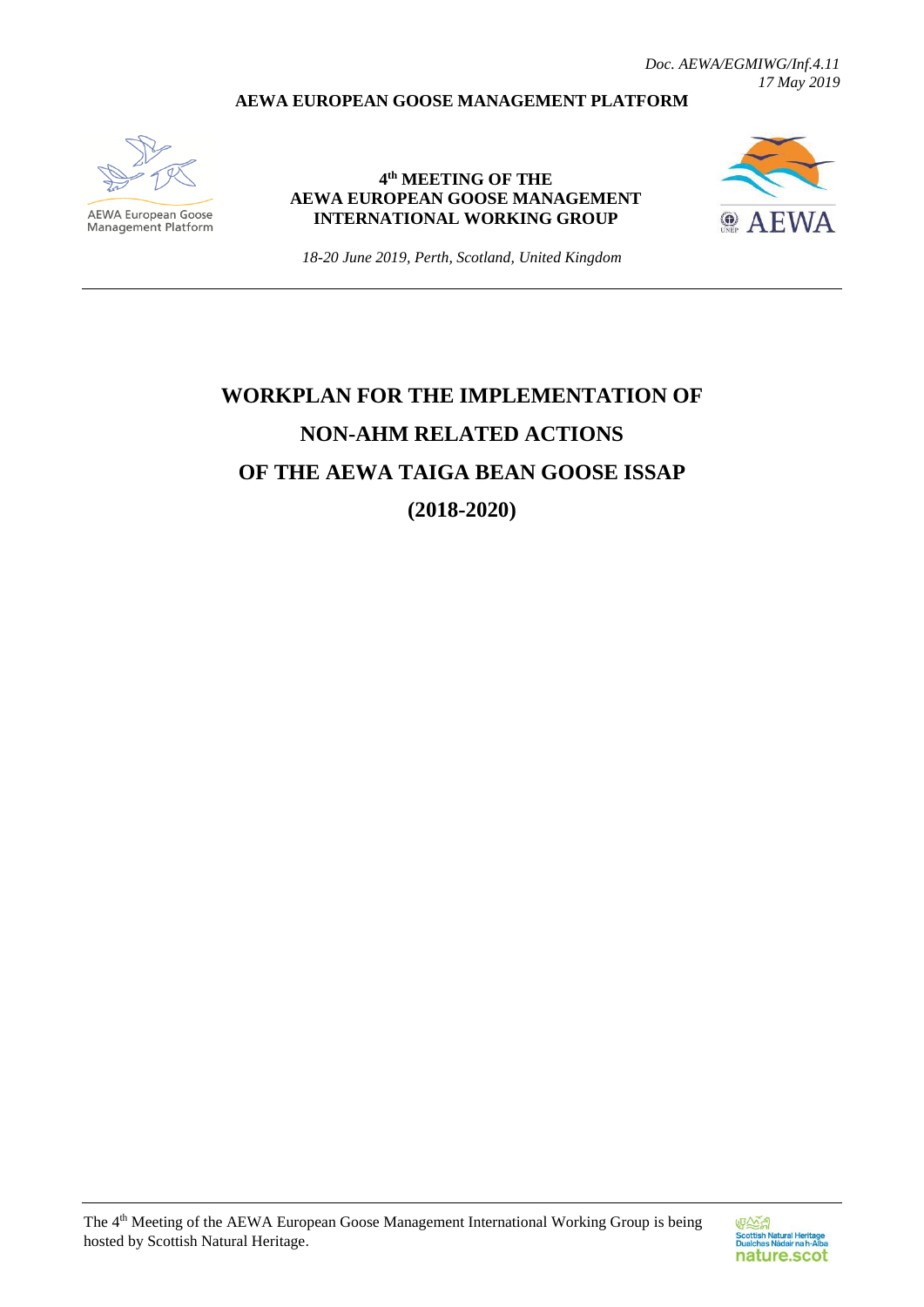**Workplan for the implementation of non-AHM related actions of the AEWA Taiga Bean Goose ISSAP (2018-2020)**

**Eastern 1 & 2 Management Units** 

## **Range States: Belarus, Estonia, Germany, Latvia, Lithuania, Russia, Ukraine**

| <b>ISSAP</b> actions <sup>1</sup>                                                                                                                                                                                                  | Detailed activities <sup>2</sup>                                                                                                      |                                                                                                                                                                                                                                       | $\text{lead}^3$                                                                     | Time-frame <sup>4</sup> | Budget <sup>5</sup> | Priority <sup>6</sup> |  |
|------------------------------------------------------------------------------------------------------------------------------------------------------------------------------------------------------------------------------------|---------------------------------------------------------------------------------------------------------------------------------------|---------------------------------------------------------------------------------------------------------------------------------------------------------------------------------------------------------------------------------------|-------------------------------------------------------------------------------------|-------------------------|---------------------|-----------------------|--|
| Result 1.1. Legal harvest does not jeopardise an increase of adult survival rates                                                                                                                                                  |                                                                                                                                       |                                                                                                                                                                                                                                       |                                                                                     |                         |                     |                       |  |
| 1.1.1. Develop and implement<br>international adaptive harvest<br>management framework.<br>Obey the principles of<br>sustainable harvest<br>management and decision-<br>making framework for harvest<br>management as described in | before goose hunting is opened)<br><b>Range States: ALL</b>                                                                           | 1.1.1.1 Prepare and adopt legislative proposals for the closure of<br>hunting of Taiga Bean Geese (including the use of flexible hunting<br>seasons in Belarus and Russia to allow for Taiga Bean Geese to pass                       | Responsible<br>government<br>authorities                                            | 2018-2020               |                     | <b>Essential</b>      |  |
| the revised AEWA Guidelines<br>for sustainable harvest of<br>migratory waterbirds adopted<br>by MOP6. Obtain accurate<br>estimates of (sub) population<br>size, and robust demographic<br>and harvest data.                        | 1.1.1.2 Improve knowledge on<br>the occurrence of Taiga Bean<br>Geese in all Eastern<br><b>Management Unit Range</b><br><b>States</b> | a) Ensure national monitoring of<br>Taiga Bean Geese at all known key<br>sites (including providing)<br>identification training $&$ equipment to<br>people carrying out the monitoring<br>where possible)<br><b>Range States: ALL</b> | Responsible<br>government<br>authorities<br>(Ministries of the<br>Environment etc.) | 2018-2020               |                     | <b>Essential</b>      |  |

 $\overline{a}$ 

<sup>5</sup> To be defined

<sup>&</sup>lt;sup>1</sup> From workplan for the implementation of non-AHM actions of the TBG ISSAP for 2017-2018; Essential and High priority activities identified by the Task Force highlighted blue

<sup>&</sup>lt;sup>2</sup> From workplan for the implementation of non-AHM actions of the TBG ISSAP for 2017-2018; Essential and High priority activities identified by the Task Force highlighted blue

<sup>&</sup>lt;sup>3</sup> From workplan for the implementation of non-AHM actions of the TBG ISSAP for 2017-2018; Leads on activities are still to be revised and defined

 $4$  To be defined

<sup>&</sup>lt;sup>6</sup> Essential and High priority activities identified by the Task Force highlighted in blue; the priority of the remaining activities will be revised and defined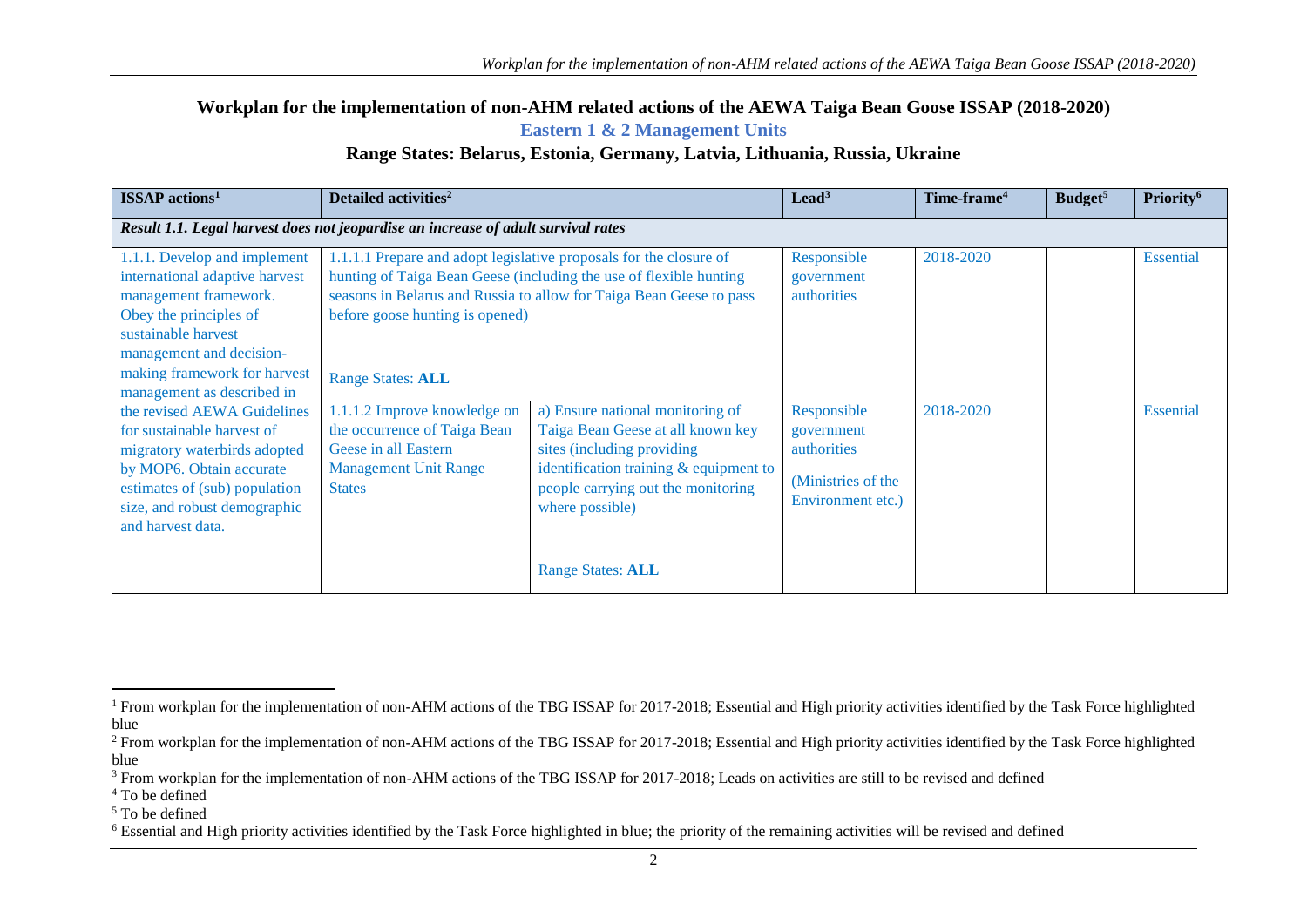| <b>ISSAP</b> actions <sup>1</sup>                                                                                  | Detailed activities <sup>2</sup>                                                                                                                                                                                                                                                              |                                                                                                                                                                                                                                                                       | $\text{lead}^3$                                                                                                            | Time-frame <sup>4</sup> | Budget <sup>5</sup> | Priority <sup>6</sup> |
|--------------------------------------------------------------------------------------------------------------------|-----------------------------------------------------------------------------------------------------------------------------------------------------------------------------------------------------------------------------------------------------------------------------------------------|-----------------------------------------------------------------------------------------------------------------------------------------------------------------------------------------------------------------------------------------------------------------------|----------------------------------------------------------------------------------------------------------------------------|-------------------------|---------------------|-----------------------|
|                                                                                                                    |                                                                                                                                                                                                                                                                                               | b) Carry out satellite/GPS-tagging of<br>Taiga Bean Geese in the<br>wintering/staging areas to further<br>identify and map potential key sites<br>as well as migratory patterns<br>(potentially tag birds in Eastern<br>Germany, Lithuania, Belarus or in<br>Ukraine) | <b>TBG Task Force</b>                                                                                                      | 2018-2020               |                     | High                  |
|                                                                                                                    |                                                                                                                                                                                                                                                                                               | <b>Range States: best location for</b><br>implementation to be decided                                                                                                                                                                                                |                                                                                                                            |                         |                     |                       |
|                                                                                                                    |                                                                                                                                                                                                                                                                                               | c) Increase efforts to engage Poland                                                                                                                                                                                                                                  | Lithuania                                                                                                                  | 2018-2020               |                     | High                  |
|                                                                                                                    |                                                                                                                                                                                                                                                                                               | and Russia (especially Kaliningrad)                                                                                                                                                                                                                                   | Finland                                                                                                                    |                         |                     |                       |
|                                                                                                                    |                                                                                                                                                                                                                                                                                               |                                                                                                                                                                                                                                                                       | <b>Norway</b>                                                                                                              |                         |                     |                       |
| Result 1.2. Illegal harvest is reduced to non-significant levels                                                   |                                                                                                                                                                                                                                                                                               |                                                                                                                                                                                                                                                                       |                                                                                                                            |                         |                     |                       |
| 1.2.2. Raise identification<br>skills and awareness of the<br>status of different goose<br>species amongst hunters | 1.2.2.1 Prepare and implement an awareness-raising campaign for<br>hunters to complement suggested legislation changes, including<br>guidance on the identification of grey geese.<br>Range States: Belarus, Ukraine<br>1.2.2.2 Produce and disseminate special publication on the occurrence |                                                                                                                                                                                                                                                                       | <b>National NGOs</b><br>and research<br>institutes in<br>cooperation with<br>the TBG Task<br>Force<br><b>National NGOs</b> |                         |                     |                       |
|                                                                                                                    | of Taiga Bean Geese<br>Range States: Ukraine                                                                                                                                                                                                                                                  |                                                                                                                                                                                                                                                                       | and research<br>institutes                                                                                                 |                         |                     |                       |
|                                                                                                                    |                                                                                                                                                                                                                                                                                               |                                                                                                                                                                                                                                                                       |                                                                                                                            |                         |                     |                       |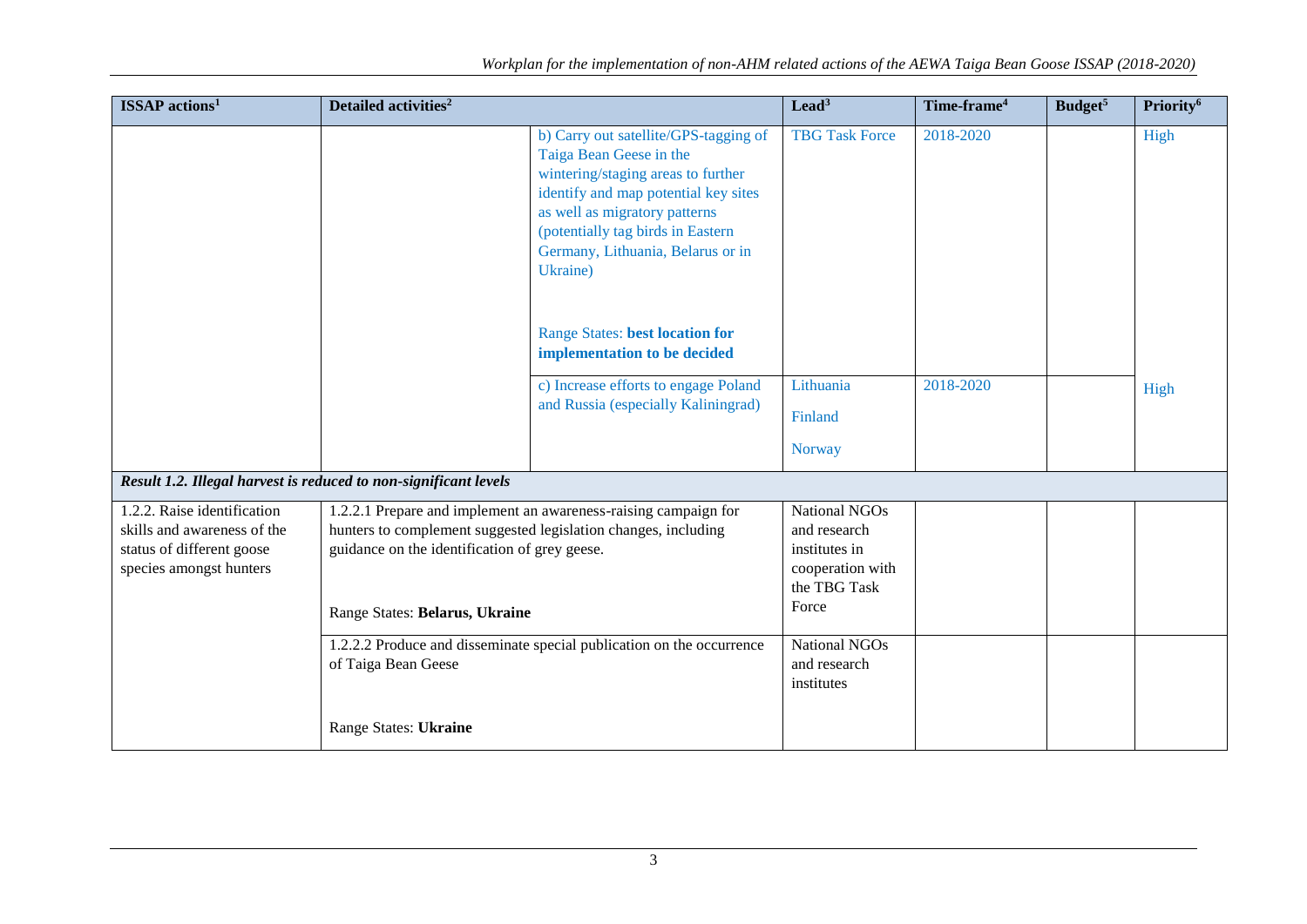**Workplan for the implementation of non-AHM related actions of the AEWA Taiga Bean Goose ISSAP (2018-2020)**

**Western and Central Management Units**

## **Range States: Denmark, Finland, Norway, Russia, Sweden, UK**

| <b>ISSAP</b> actions <sup>7</sup>                                                                                            | <b>Detailed activities</b> <sup>8</sup>                                                                                                                                      | Lead <sup>9</sup>                                           | Time-frame <sup>10</sup> | Budget <sup>11</sup> | Priority <sup>12</sup> |  |  |
|------------------------------------------------------------------------------------------------------------------------------|------------------------------------------------------------------------------------------------------------------------------------------------------------------------------|-------------------------------------------------------------|--------------------------|----------------------|------------------------|--|--|
| Result 1.2. Illegal harvest is reduced to non-significant levels                                                             |                                                                                                                                                                              |                                                             |                          |                      |                        |  |  |
| Action 1.2.2. Raise<br>identification skills and<br>awareness of the status of<br>different goose species<br>amongst hunters | 1.2.2.1 Investigate TBG shooting NE Jutland & Zealand<br><b>Range States: Denmark</b>                                                                                        |                                                             | On-going since<br>2017   |                      | High                   |  |  |
| Result 1.3. Impact of huntable native predators in breeding and moulting areas is reduced                                    |                                                                                                                                                                              |                                                             |                          |                      |                        |  |  |
| Action 1.3.1. Maintain<br>and strengthen predator<br>control measures in<br>breeding and moulting<br>areas                   | 1.3.1.1 Undertake annual campaign amongst hunters in the breeding<br>areas to strengthen fox management<br><b>Range States: Finland</b>                                      | Finnish<br>Wildlife<br>$Agency +$<br>hunting<br>association |                          |                      |                        |  |  |
|                                                                                                                              | 1.3.1.2 Communicate to the Forestry & Parks Service the importance of<br>continuing and strengthening fox management in the northernmost<br>Finland<br>Range States: Finland | Finnish<br>Wildlife<br>Agency                               |                          |                      |                        |  |  |
| Result 1.4. Impact of alien predators in breeding and moulting areas is reduced                                              |                                                                                                                                                                              |                                                             |                          |                      |                        |  |  |

 $11$  To be defned

 $\overline{a}$ 

 $7$  From workplan for the implementation of non-AHM actions of the TBG ISSAP for 2017-2018; Essential and High priority activities identified by the Task Force highlighted orange

<sup>&</sup>lt;sup>8</sup> From workplan for the implementation of non-AHM actions of the TBG ISSAP for 2017-2018; Essential and High priority activities identified by the Task Force highlighted orange

<sup>&</sup>lt;sup>9</sup> From workplan for the implementation of non-AHM actions of the TBG ISSAP for 2017-2018; Leads on the activities are still to be revised and defined

 $10$  To be defined

<sup>&</sup>lt;sup>12</sup> Essential and High priority activities identified by the Task Force highlighted in blue; the priority of the remaining activities will be revised and defined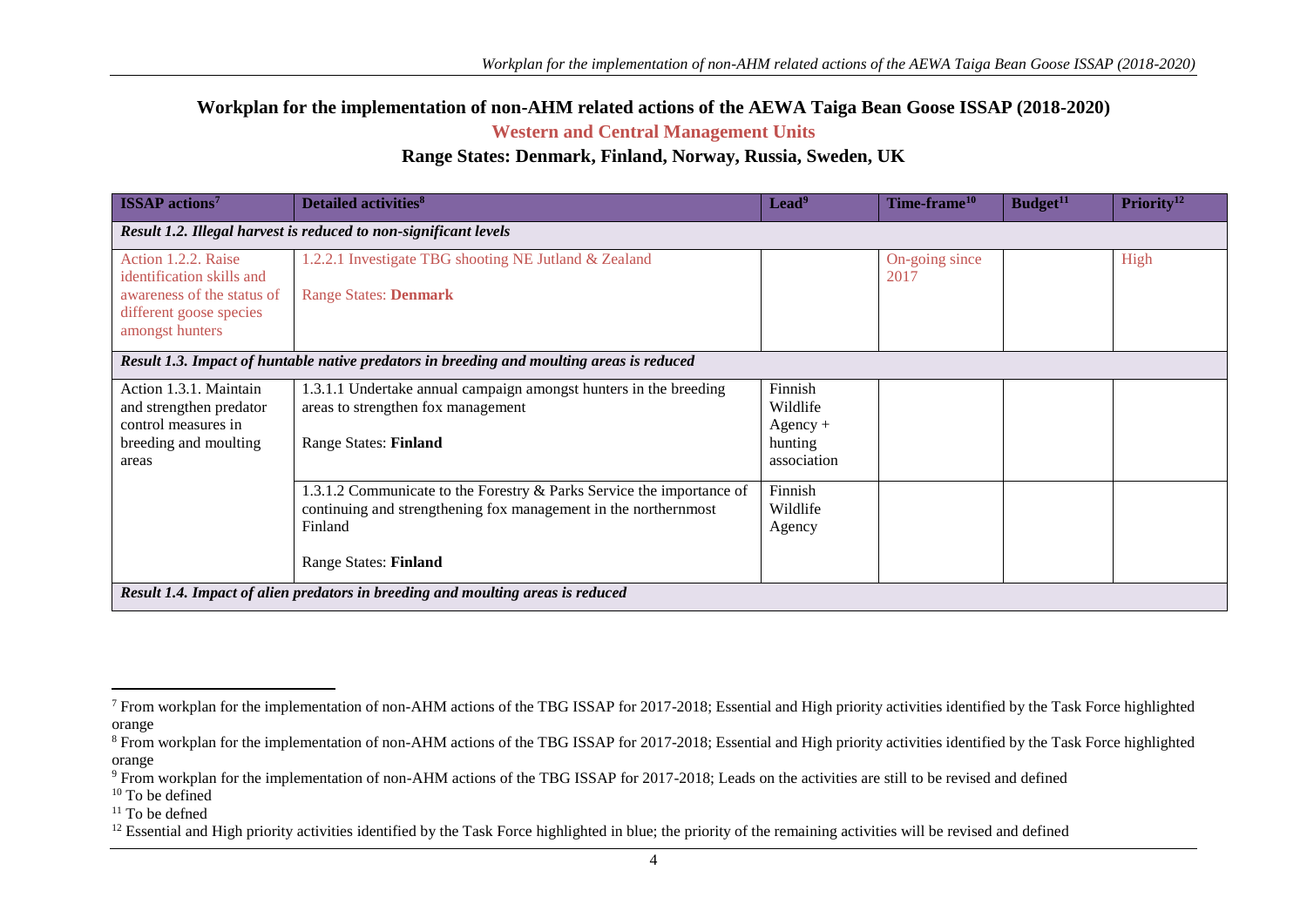| <b>ISSAP</b> actions <sup>7</sup>                                                                                                                                       | <b>Detailed activities</b> <sup>8</sup>                                                                                                                                                                                                                                                                                                                                                   | Lead <sup>9</sup>                                     | Time-frame <sup>10</sup> | Budget <sup>11</sup>                                         | Priority <sup>12</sup> |
|-------------------------------------------------------------------------------------------------------------------------------------------------------------------------|-------------------------------------------------------------------------------------------------------------------------------------------------------------------------------------------------------------------------------------------------------------------------------------------------------------------------------------------------------------------------------------------|-------------------------------------------------------|--------------------------|--------------------------------------------------------------|------------------------|
| Action 1.4.1. Maintain<br>and strengthen alien<br>predator control and<br>eradication measures in<br>breeding and moulting                                              | 1.4.1.1 Carry on the eradication of raccoon dog in Lapland & Sweden<br>Range States: Finland, Sweden                                                                                                                                                                                                                                                                                      | Finnish<br>Wildlife<br>Agency/<br>Swedish<br>Hunters' |                          | FI: Secured<br>(150,000)<br>EUR)<br>SE: secured<br>(800,000) |                        |
| areas                                                                                                                                                                   | Result 2.2. Interspecific competition in spring staging areas is reduced                                                                                                                                                                                                                                                                                                                  | Association                                           |                          | EUR)                                                         |                        |
| Action 2.2.1. Maintain the<br>unharvested-fields-for-<br>birds programme (within<br>the Common Agricultural<br>Policy (CAP) of the<br>European Union, if<br>applicable) | 2.2.1.1 Continue implementing the fields for geese programme<br>Range States: Sweden                                                                                                                                                                                                                                                                                                      | County<br>Administrative<br><b>Boards</b>             |                          | secured                                                      |                        |
|                                                                                                                                                                         | 2.2.1.2 Ministry of Agriculture to maintain this programme in the<br>national CAP starting form 2020                                                                                                                                                                                                                                                                                      | Ministry of<br>Agriculture                            |                          |                                                              |                        |
|                                                                                                                                                                         | <b>Range States: Finland</b>                                                                                                                                                                                                                                                                                                                                                              |                                                       |                          |                                                              |                        |
|                                                                                                                                                                         | 2.2.1.3 Demonstrate the benefits of the programme to the Agriculture<br>Department of the Ministry of Agriculture<br><b>Range States: Finland</b>                                                                                                                                                                                                                                         | Finnish<br>Wildlife<br>Agency                         |                          |                                                              |                        |
| Result 3.1. Impact of forestry works is reduced                                                                                                                         |                                                                                                                                                                                                                                                                                                                                                                                           |                                                       |                          |                                                              |                        |
| Action 3.1.1. Continue<br>the adaptation of forestry<br>operations to take into<br>account wildlife, in<br>particular Taiga Bean<br>Goose                               | 3.1.1.1 Working models for Wildlife Friendly Forests management and<br>forestry related habitat restorations are developed in co-operation with<br>forestry sector and promoted at large to forest owners and corporations<br>to reach implementation in practice. Actions implement the national<br>management plans for the grouse species and the Bean Goose.<br>Range States: Finland | Finnish<br>Wildlife<br>Agency                         |                          |                                                              |                        |
| Action 3.1.2. Continue<br>restoring mires used by<br>Taiga Bean Geese that<br>have been affected by<br>past drainage                                                    | 3.1.2.1 Implement annual goals for mire restoration by Parks & Wildlife<br>Finland set by the Ministry of Environment<br><b>Range States: Finland</b>                                                                                                                                                                                                                                     | Parks &<br>Wildlife<br>Finland                        |                          |                                                              |                        |